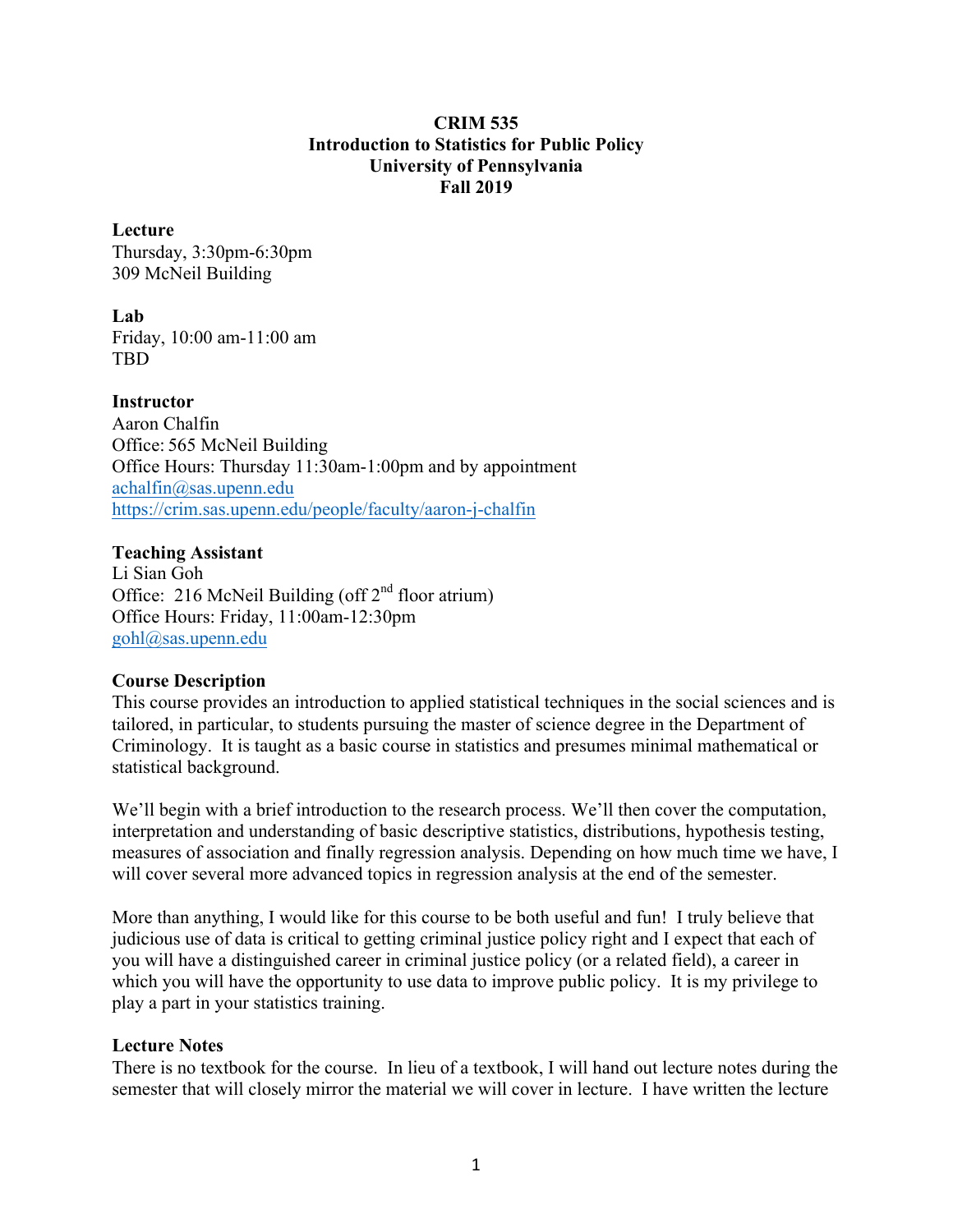notes myself specifically for this class. The notes aren't long – each chapter is approximately 15 pages in length – but the material is dense. I encourage to read the notes really carefully and to follow along with numerical examples. If there is something that doesn't make sense, please feel free to shoot me an e-mail. I am always happy to answer your questions.

## **Lab Sessions**

In addition to lecture, on most weeks, you will have the opportunity to attend a computer lab session that will be led by the teaching assistant for the course, Li Sian Goh. These sessions will allow you to apply concepts you learn in class to analyze real-world data. I strongly encourage you to attend these sessions as the most enduring learning you will do in this class will be in front of the computer. In addition, the exercises you will work on in these sessions will include questions on your weekly problem sets so there is a major advantage to working on these on Friday mornings with Li Sian and your classmates.

## **Statistical Software**

This will be a "hands on" class. During weekly lectures, you will have the opportunity to apply concepts in the classroom using MS Excel. The goal is to make sure that you understand how to actually compute and interpret the statistics we are learning about. So I will ask that you please bring a laptop computer to class if at all possible.

You will also receive training in how to use statistical software to analyze data. During weekly lab meetings, you will receive formal instruction in the statistical software package, *R*, which you will use to complete your problem sets and part of your final exam. *R* can be downloaded for free here: https://www.r-project.org

## **Evaluation**

Your course grade will be determined on the basis of three exams and nine problem sets that you can start working on in weekly lab sessions.

Exams (120 points — 40 points each): Each exam will consist of a mix of short answer questions and computer exercises. As of now, these are the dates of the three exams, though I reserve the right to move exams as needed:

- Exam #1: In class, Thursday, October  $3<sup>rd</sup>$
- Exam #2: In class, Thursday, November  $7<sup>th</sup>$
- Exam #3: Take home, End of the semester

Problem Sets (72 points — 9 points each): During the semester, I will hand out nine problem sets which you will begin working on during the weekly lab session. I will count your top eight problem sets – you are free to skip one. Each of the problem sets is designed to allow you to apply the material you have learned to work with real-world data using both MS Excel and *R*. You are welcome and even encouraged to collaborate with one another as you complete the problem sets. All I ask that each of you hand in your own copy of the problem set to be graded and that you write up answers in your own words.

Personal Statement (8 points): I'd love to get to know each of you a little better. I will ask you to send me a brief personal statement describing your academic background, career ambitions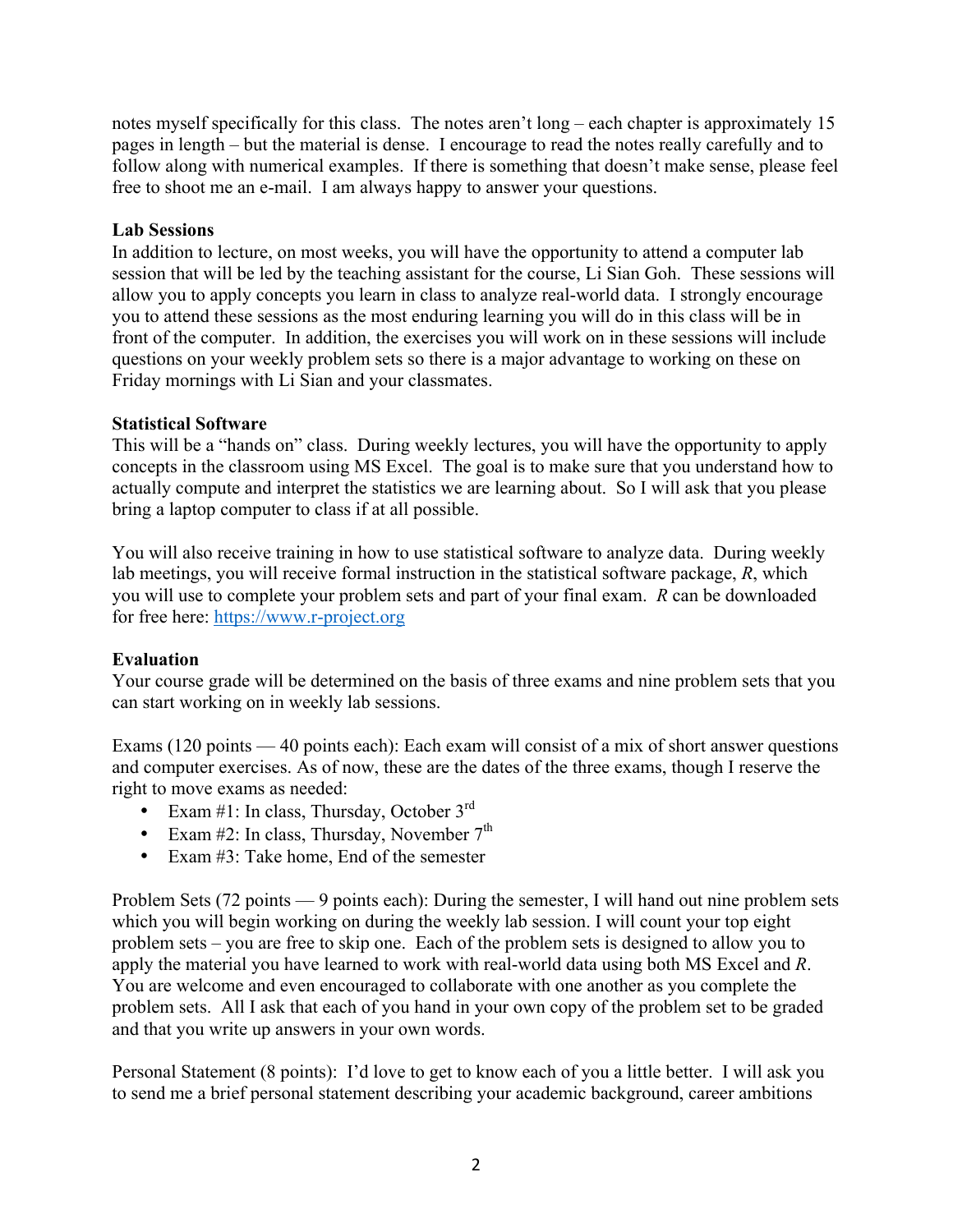and anything else you would like for me to know about you. This is not intended to be onerous – please write as little (or as much) as you would like to share.

Your course grade will be determined on the basis of 200 possible points. Your letter grade will be assigned according to the following rubric where the points listed correspond to the minimum number of points needed to earn a particular grade.

- 196-200 points  $= A +$
- $\cdot$  187-195 points = A
- 180-186 points  $= A-$
- 174-179 points  $= B +$
- 166-173 points = B
- 160-165 points =  $B-$
- 154-159 points  $= C +$
- 146-153 points  $= C$
- 140-145 points  $= C -$
- 134-139 points  $= D+$
- 126-133 points  $= D$
- 120-125 points  $= D -$
- $\cdot$  0-119 points = F

Note: I reserve the right to lower these cutoffs as needed (e.g., Depending on the class' performance, I might decide that 170 points will earn an "A" and 150 points will earn a B).

#### **Academic Integrity**

Students are expected to abide by the University of Pennsylvania Code of Academic Integrity, which is contained below. Additional information about expected standards of intellectual honesty can be found here: http://www.upenn.edu/academicintegrity/index.html

Since the University is an academic community, its fundamental purpose is the pursuit of knowledge. Essential to the success of this educational mission is a commitment to the principles of academic integrity. Every member of the University community is responsible for upholding the highest standards of honesty at all times. Students, as members of the community, are also responsible for adhering to the principles and spirit of the following Code of Academic Integrity.

#### **Academic Dishonesty Definitions**

Activities that have the effect or intention of interfering with education, pursuit of knowledge, or fair evaluation of a student's performance are prohibited. Examples of such activities include but are not limited to the following definitions:

A. Cheating: Using or attempting to use unauthorized assistance, material, or study aids in examinations or other academic work or preventing, or attempting to prevent, another from using authorized assistance, material, or study aids. Example: using a cheat sheet in a quiz or exam, altering a graded exam and resubmitting it for a better grade, etc.

B. Plagiarism: Using the ideas, data, or language of another without specific or proper acknowledgment. Example: copying another person's paper, article, or computer work and submitting it for an assignment, cloning someone else's ideas without attribution, failing to use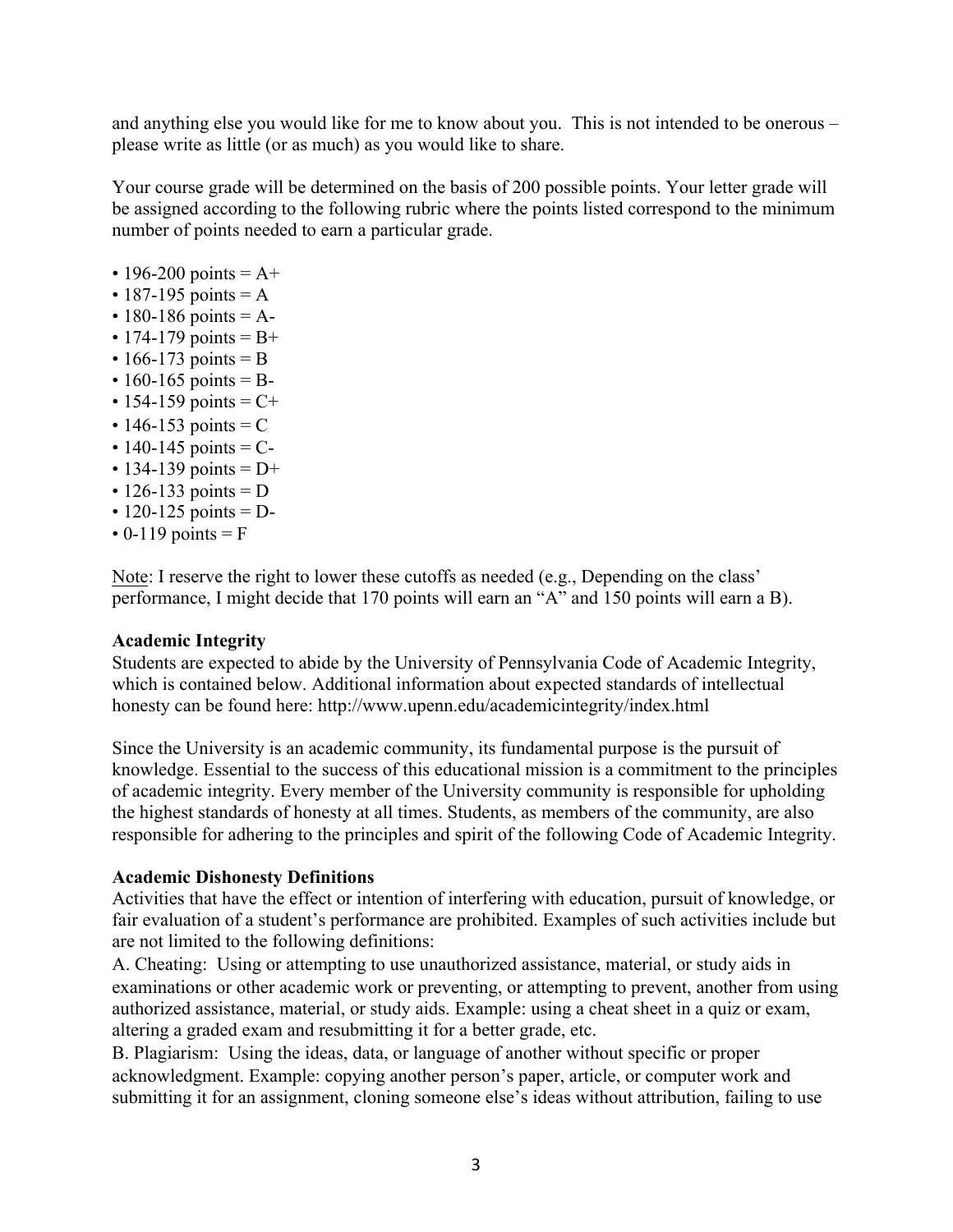quotation marks where appropriate, etc.

C. Fabrication: Submitting contrived or altered information in any academic exercise. Example: making up data for an experiment, fudging data, citing nonexistent articles, contriving sources, etc.

D. Multiple submissions: submitting, without prior permission, any work submitted to fulfill another academic requirement.

E. Misrepresentation of academic records: Misrepresentation of academic records: misrepresenting or tampering with or attempting to tamper with any portion of a student's transcripts or academic record, either before or after coming to the University of Pennsylvania. Example: forging a change of grade slip, tampering with computer records, falsifying academic information on one's resume, etc.

F. Facilitating Academic Dishonesty: Knowingly helping or attempting to help another violate any provision of the Code. Example: working together on a take-home exam, etc.

G. Unfair Advantage: Attempting to gain unauthorized advantage over fellow students in an academic exercise. Example: gaining or providing unauthorized access to examination materials, obstructing or interfering with another student's efforts in an academic exercise, lying about a need for an extension for an exam or paper, continuing to write even when time is up during an exam, destroying or keeping library materials for one's own use., etc.

**\* If a student is unsure whether his action(s) constitute a violation of the Code of Academic Integrity, then it is that student's responsibility to consult with the instructor to clarify any ambiguities.**